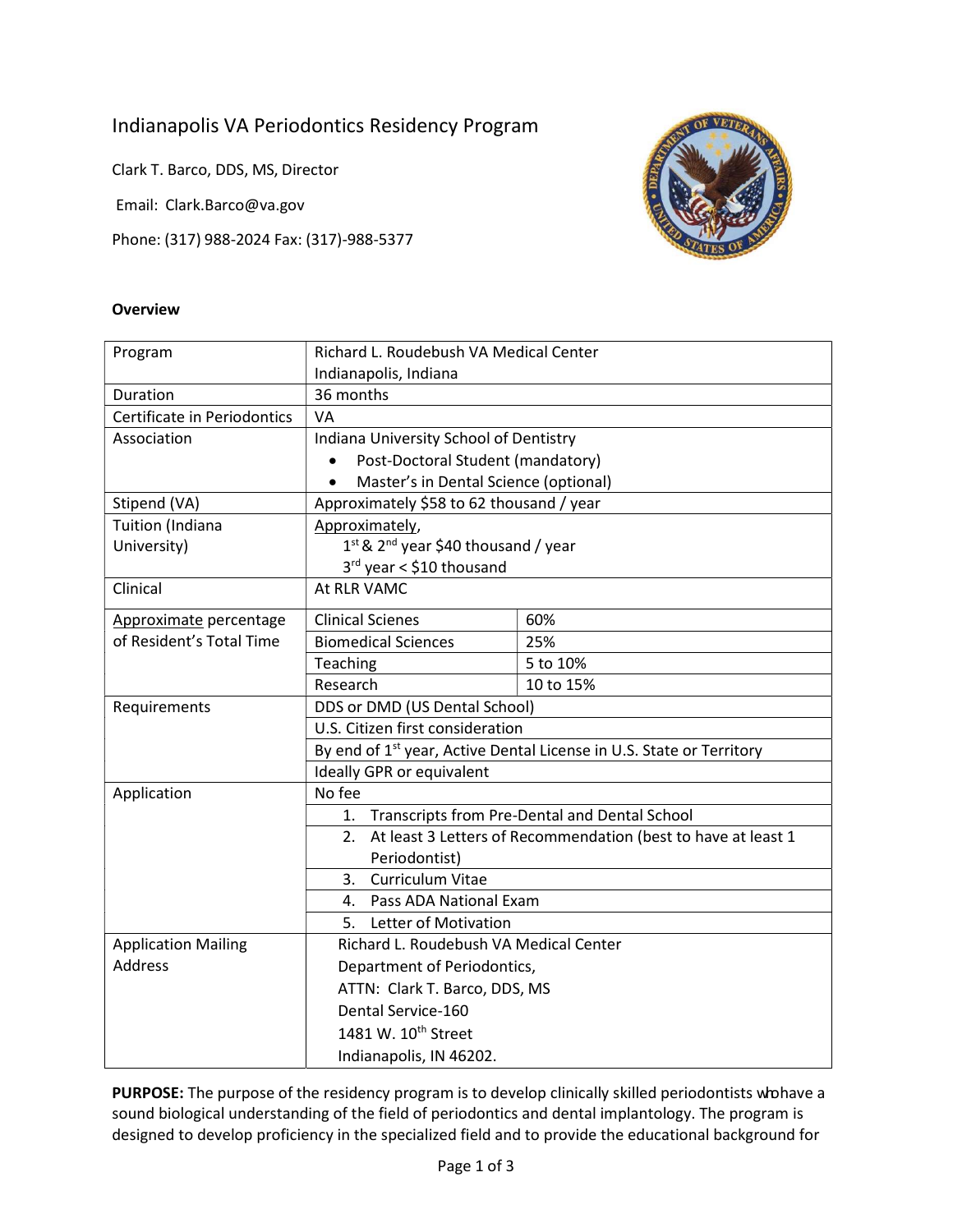continual development throughout a professional career. The program meets the requirements of eligibility for the American Board of Periodontics and is accredited by the Council of Dental Education of the American Dental Association. The program is three years (36 months) in length. The basic science education is integrated with the clinical training and is presented within the hospital environment. All clinical experience is at our VA; didactic experience is at our VA and Indiana University School of Dentistry. Our VA grants the Certificate in Periodontics; highly encouraged is the option of a Masters in Dental Science with Indiana University.

- I. **INITIAL ACTIVITIES:** Orientation: At the beginning of the residency year, a period of orientation will be provided so that each resident will attain a working knowledge of the functions and administration of the Medical Center and Dental Service. The following subjects are included in this period of instruction:
	- a. Tour of the medical center to visit other services and departments for general familiarization.
	- b. General policies of the medical center related to resident responsibilities.
	- c. Standard procedures in the medical center related to patient care, including the use of medical records for recording all clinical and laboratory findings, as well as the treatment rendered.
	- d. General policies and procedures of the Dental Service, such as patient eligibility for care. e. Dental examination room procedures, records and policies.

## II. EDUCATIONAL PROCEDURES

- a. The advanced educational program in Periodontics offers the opportunity for increasing diagnostic ability and the development of clinical judgment and surgical skills to practice the specialty to its fullest scope as defined by the American Dental Association. Lectures, literature review and treatment planning seminars reinforce the clinical course. Clinical practice comprises approximately 60-70% of the resident's time. The complete spectrums of surgical and nonsurgical techniques are presented.
- b. RESEARCH: All residents must satisfy a research requirement in accordance with Requirements and Guidelines for Advanced Education Programs in Periodontics as established by CODA. The research may take the form of clinical or laboratory investigations. This research activity will culminate in the form of an original document written in publishable format as a requirement for completion of the residency program. A certificate will not be issued without completion of this requirement. As mentioned, this is usually done working towards a Master's in Dental Science from Indiana University.
- c. TUITION AND STIPEND: The VA application form can be located at http://www.va.gov/vaforms/medical/pdf/vha-10-2850d-fill.pdf. There is no fee to apply to VA Medical Center, Indianapolis. The Periodontic Residency Program is hospitalbased and has no required tuition for clinical and didactic instruction given at the Veteran's Affairs Hospital. Residents are required to purchase some personal study materials. Stipends range from \$58,000 to 62,000 (PGY1-3) and may depend on the number of years of previous postgraduate training (GPR, AEGD, other specialty). The post-graduate academic core courses and literature reviews are given at the Indiana University College of Dentistry and VA: Indiana University School of Dentistry: VA Periodontics Residents will be expected to enroll and pay in-state tuition for Indiana University School of Dentistry, as Post-Doctoral Students. Master's in Dental Science is encouraged, but not mandatory. All clinical will be at our VA.